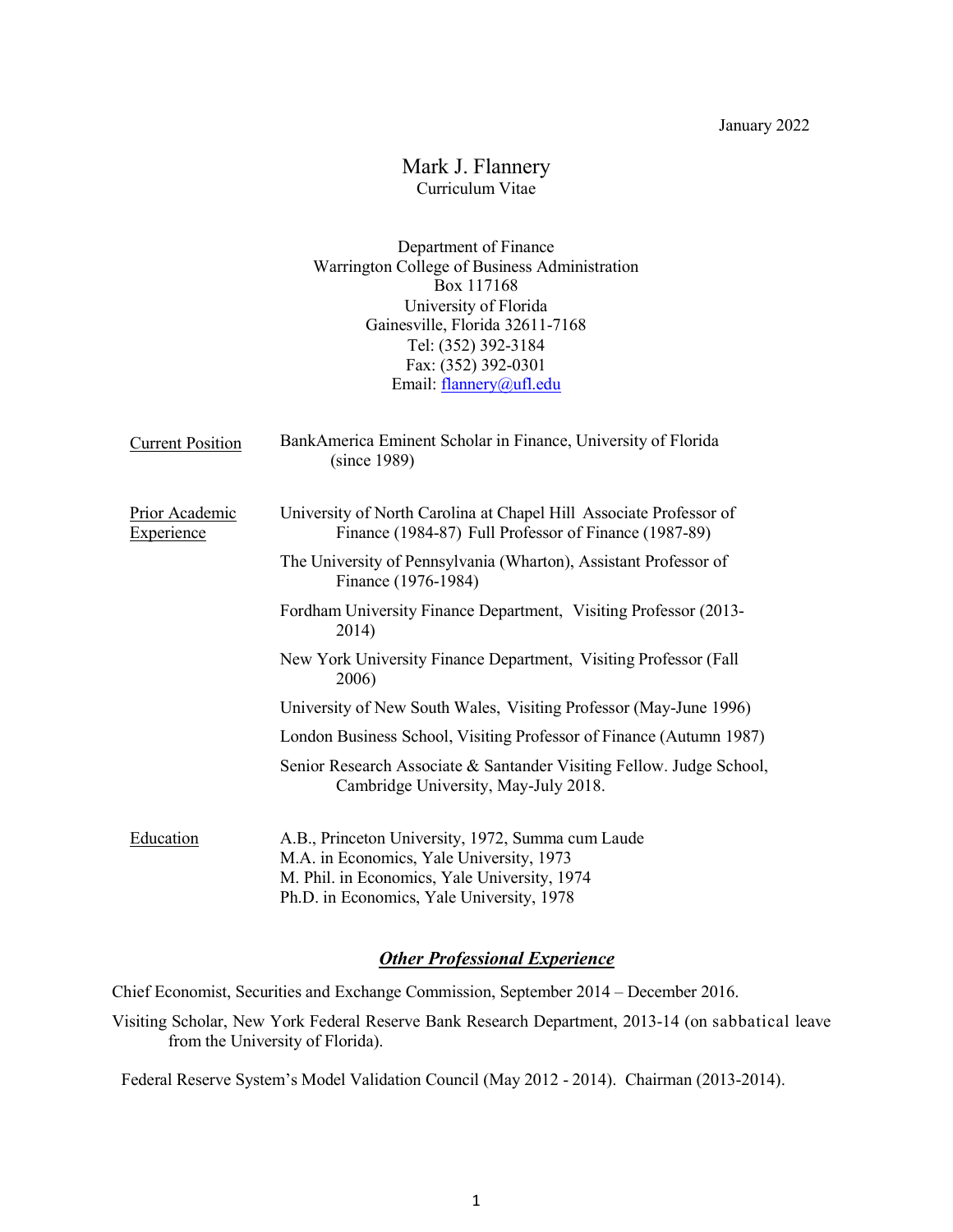Senior Adviser, Office of Financial Research, Dept. of Treasury (May 2011 – April 2014).

- Resident Scholar, New York Federal Reserve Bank Research Department, 2009-10 (on leave of absence from the University of Florida).
- Advisory Committee member, Federal Reserve Bank of Atlanta's Center for Financial Innovation and Financial Stability (2009 - 2014)
- Financial Advisory Roundtable, Federal Reserve Bank of New York (2006 -2014).
- Co-Director, FDIC Center for Financial Research (2003 07).
- Senior Fellow, FDIC Center for Financial Research (2007).
- Financial Management Association International (FMA): President (2003-4), Chairman of the Board of Trustees (2005-2008).
- Editor, Journal of Money, Credit and Banking, (December 2000 June 2005).
- President, Financial Intermediation Research Society (www.finirs.org), 2008-2010; Founding Director, 2003.
- Visiting Scholar, Federal Reserve Bank of New York, Fall 2006 (one day per week).
- Associate Editor: Journal of Financial Intermediation, Journal of Financial Stability, Journal of Financial Services Research, Review of Quantitative Finance and Accounting.
- Editorial Advisory Boards: Federal Reserve Bank of New York Quarterly Review, Journal of Financial Stability, International Journal of Managerial Finance, Journal of Money, Credit and Banking, The Financial Review.
- Special Issue co-editor (JFI), conference proceedings "Accounting, Transparency and Bank Stability" (2004).
- Special Issue editor (JFSR) and conference organizer, "Market Discipline in Banking" (November 2001).
- Ph.D. seminars (1-week) in financial intermediation: Aarhus Business School, 2000, 2004, 2008.
- "Master Class" lectures on financial intermediation, Melbourne, Australia (July 2008).
- American Finance Association Board of Directors (1999-2002)
- Credit Research Center (Georgetown University), Research Committee and Board of Governors, 2000-2003.
- Barnett Bank of Alachua County Board of Directors (1989-1998).
- University of Pennsylvania Credit Union Board of Directors (1982-1984).
- Consultant to University of Pennsylvania Federal Credit Union (September 1978 1981).
- Research Adviser, Federal Reserve Bank of Philadelphia, January 1981-July 1984.
- Senior Economist, Federal Reserve Bank of Philadelphia, January December 1980 (on leave from Wharton).
- Summer Research Associate, Federal Reserve Bank of Boston (1973, 1974), and Federal Reserve Board of Governors (1975).
- Consultant on EFTS and Credit Unions, 1974-1975.
- Co-Author of "Flannery and Flood's ProBanker: A Financial Services Simulation" (Web-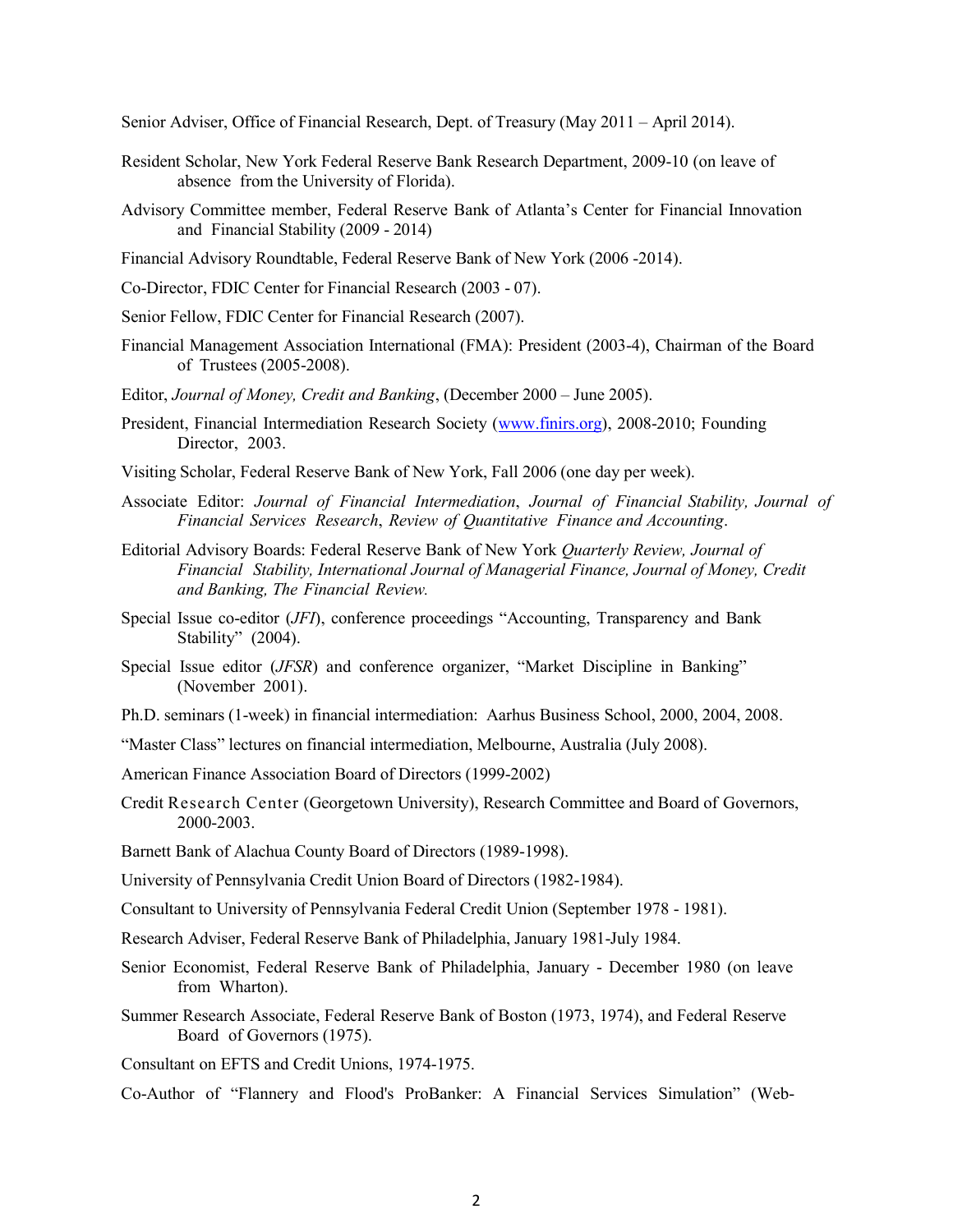based simulation program: www.probanker.com ).

#### Work in Progress

- "The effects of passive investment opportunities on the composition of active mutual funds' investors". (with Osama Mahmood Khawar and Da Tian).
- "The role of share classes in determining flow-performance relationships in U.S. mutual funds" (with Da Tian).

"Mutual Fund Flows, Fund Liquidity, and Broker-Dealer Trades".

## Working Papers

"The effects of working capital balances on financial policy", (with Ozde Oztekin).

- "Transparency and Model Evolution in Stress Testing", prepared for a Federal Reserve conference on "Stress Testing: A Discussion and Review". Federal Reserve Bank of Boston (July 9, 2019).
- "Housing Booms and Bank Growth" (with Leming Lin and Lucy Wang)

#### Refereed Publications

- "M&A Activity and the Capital Structure at Target Firms" (with Jan Hanousek, Anastasiya Shamshur, and Jiri Tresl), forthcoming Journal of Financial and Quantitative Analysis.
- "The Effect of Government Reference Bonds on Corporate Borrowing Costs: Evidence from a Natural Experiment" (with Claire Yurong Hong, and Baolian Wang), forthcoming, Management Science.
	- "Evaluating the Information in the Federal Reserve Stress Tests" (with Beverly Hirtle and Anna Kovner), Journal of Financial Intermediation, (January 2017, v29), 1-18. (Lead article).
- "Stabilizing Large Financial Institutions with Contingent Capital Certificates", Quarterly Journal of Finance, June 2016, v6, (3), 1650006.
- Maintaining Adequate Bank Capital: An Empirical Analysis of European Banks", Journal of Banking and Finance, 2015, 59, 236-249. (with Emanuela Giacomini).
- "Financing Major Investments: Information about Capital Structure Decisions" (with Ralf Elsas and Jon Garfinkel), Review of Finance, 2014, 18(4), 1341-1386.
- "Maintaining Adequate Bank Capital", Journal of Money, Credit and Banking, February 2014, 46(s1), 157–180.
- "Do Personal Taxes Affect Capital Structure: Evidence from the 2003 Tax Cut" (with Leming Lin), Journal of Financial Economics, August 2013, v109 (2), 549-565.

Awarded 2013 "Best paper" Jensen Prize for Corporate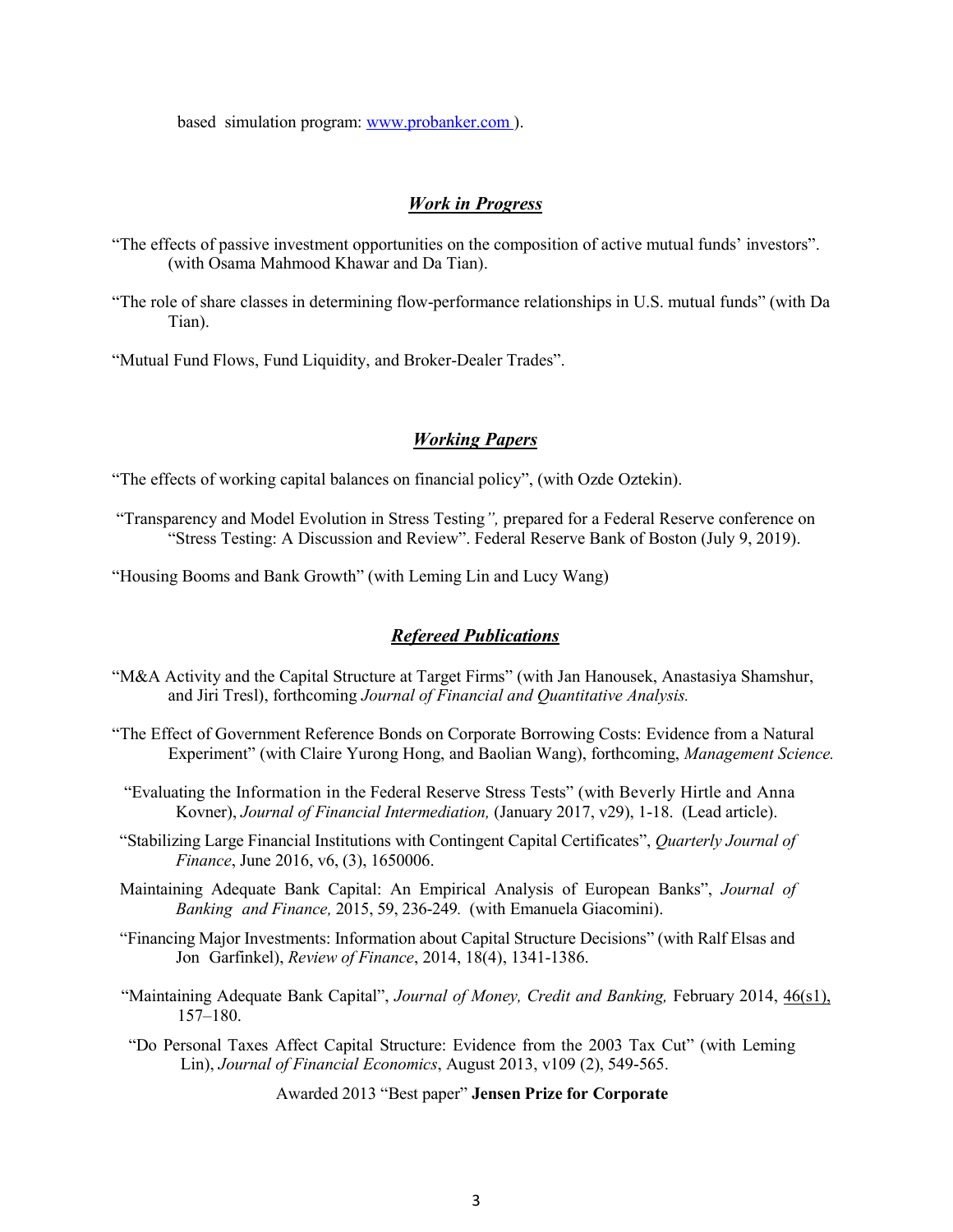#### Finance and Organizations (tied for first place)

"Estimating Dynamic Panel Models in Corporate Finance" (with Kristine Hankins), Journal of Corporate Finance, February 2013, v19 (1), 1-19. (Lead article).

"The 2007-09 Financial Crisis and Bank Opaqueness" (with Simon Kwan and M. Nimalendran), Journal of Financial Intermediation, January 2013, 22(1), 55-84.

#### Received the Stuart Greenbaum Award for the "Most Significant Paper" Published in JFI during 2013

"Do Credit Spreads Reflect Mean-Reverting Leverage?" (with Stanislava Nikolova and Ozde Oztekin), Journal of Financial and Quantitative Analysis, (2012) 47(4), 689-714 (Lead Article).

"Cashflows and Leverage Adjustments" (with Michael Faulkender, Kristine Hankins, and Jason Smith), Journal of Financial Economics, (2012) 103(3), 632-646.

### Awarded 2012 "Best paper" Jensen Prize for Corporate Finance and Organizations (tied for second-place)

- "Institutional Determinants of Capital Structure Adjustment Speeds" (with Özde Öztekin), Journal of Financial Economics, (2012) 103(1), 88-112.
- "Frequent Issuers' Influence on Long-Run Post-Issuance Returns" (with Matthew Billett and Jon Garfinkel), Journal of Financial Economics, (2011) 99(2), 349-364.
- "Why Do Large Banking Organizations Hold So Much Capital?" (with Allen Berger, Robert DeYoung, Ozde Oztekin, and David Lee), Journal of Financial Services Research, (2008) 34(2/3), 123- 150.
- "Fiduciary Standards and Institutions' Preference for Dividend-Paying Stocks" (with Kristine Watson Hankins and M. Nimalendran), Financial Management, (2008) 37(4), 647-672.
- "What Caused the Bank Capital Build-up of the 1990s?" (with Kasturi Rangan), Review of Finance (2008) 12: 391-429.
- "Are Bank Loans Special? Evidence on the Post-Announcement Performance of Bank Borrowers" (with Matthew T. Billett and Jon A. Garfinkel), Journal of Financial and Quantitative Analysis, 2006, 41(4), 733-752. (Lead article)
- "Partial Adjustment toward Target Capital Structures" (with Kasturi Rangan), Journal of Financial Economics, 79(3), 2006, pp. 469–506. (Lead article. As of September 2011, this was among the top ten cited JFE papers in the preceding five years.)
- "Market Evidence on the Opaqueness of Banking Firms' Assets" (with S. Kwan and M. Nimalendran), Journal of Financial Economics, 71(3), 2004, pp. 419-460. (Lead article)
- "Market Discipline in the Governance of U.S. Bank Holding Companies: Monitoring versus Influencing," (with Robert R. Bliss) European Finance Review, vol. 6(3), 2002, pp. 361-395.
- "Macroeconomic Factors Do Influence Aggregate Stock Returns" (with Aris Protopapadakis) Review of Financial Studies, (Summer 2002), pp. 751-782.
- "The Faces of Market Discipline" Journal of Financial Services Research, (October/December 2001), pp. 107-119.
- "The Informational Content of Bank Exam Ratings and Subordinated Debt Prices" (with Robert DeYoung,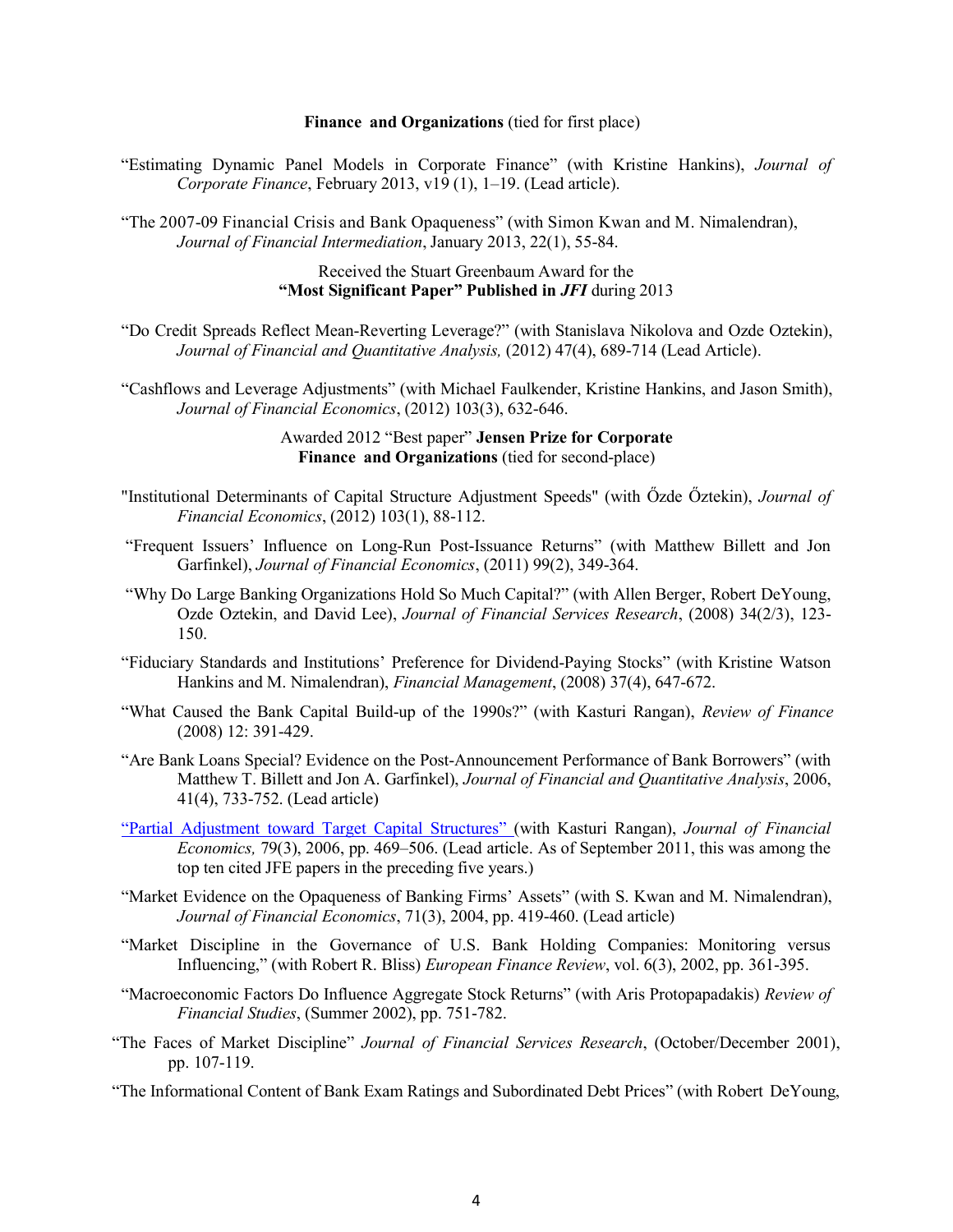William Lang, and Sorin Sorescu) Journal of Money, Credit and Banking, (November 2001), pp. 900-925.

- "Comparing Market and Regulatory Assessments of Bank Performance: Who Knows What When?" (with A. Berger and S. Davies) Journal of Money, Credit and Banking (August 2000, Part 2), pp. 641-667.
- "Modernizing Financial Regulation: The Relation Between Interbank Transactions and Supervisory Reform", Journal of Financial Services Research (September/December 1999), pp.101-116.
- "The Value of a Government Monitor for Firms with Hard-to-Value Assets" (with Joel F. Houston) Journal of Money, Credit and Banking (February 1999), pp. 14-34.
- "Using Market Information in Prudential Bank Supervision: A Review of the U.S. Empirical Evidence "Journal of Money, Credit and Banking (August 1998, Part I), pp. 273-305.
- "Asset Pricing with Time-Varying Factor Volatilities" (with A. Hameed and R. Harjes), Journal of Banking and Finance (March 1997), pp. 315-335.
- "Financial Crises, Payment System Problems, and Discount Window Lending" Journal of Money, Credit and Banking (November 1996, Part II), pp. 804-824.
	- Reprinted in Financial Crises, Contagion, and the Lender of Last Resort, Charles Goodhart and Gerhard Illing (eds.) (Oxford: Oxford University Press, 2002).
	- Reprinted in Liquidity and Crises, Franklin Allen, Elena Carletti, Jan Pieter Krahnen, and Marcel Tyrell (eds.) (Oxford: Oxford University Press, 2011).
- "Evidence of Bank Market Discipline In Subordinated Debenture Yields: 1983-1991" (with Sorin M. Sorescu) Journal of Finance (September 1996), pp. 1347-1377.
	- Reprinted in The Regulation and Supervision of Banks (a 4-volume set), Maximilian J.B. Hall (ed.) (Cheltenham: Edward Elgar Publishing, Ltd., 2002).
- "The Effect of Lender Identity on a Borrowing Firm's Equity Return" (with M. Billett and J. Garfinkel), Journal of Finance (June 1995), pp. 699-718.
- "Debt Maturity Structure and the Deadweight Cost of Leverage: Optimally Financing Banking Firms" American Economic Review (March 1994), pp. 320-331.
- "Financing Multiple Investment Projects" (with Joel F. Houston and S. Venkataraman), Financial Management Corporate Investments Special Issue (Summer 1993), pp. 161-172.
- "Does the Debt Market Assess Large Banks' Risk?" (with David M. Ellis) Journal of Monetary Economics (December 1992), pp. 481-502.

Reprinted in The Regulation and Supervision of Banks (a 4-volume set), Maximilian J.B. Hall (ed.) (Cheltenham: Edward Elgar Publishing, Ltd., 2002).

"Pricing Deposit Insurance When the Insurer Measures Bank Risk with Error" Journal of Banking and Finance (September 1991), pp.975-998.

> Reprinted in The Regulation and Supervision of Banks (a 4-volume set), Maximilian J.B. Hall (ed.) (Cheltenham: Edward Elgar Publishing, Ltd.,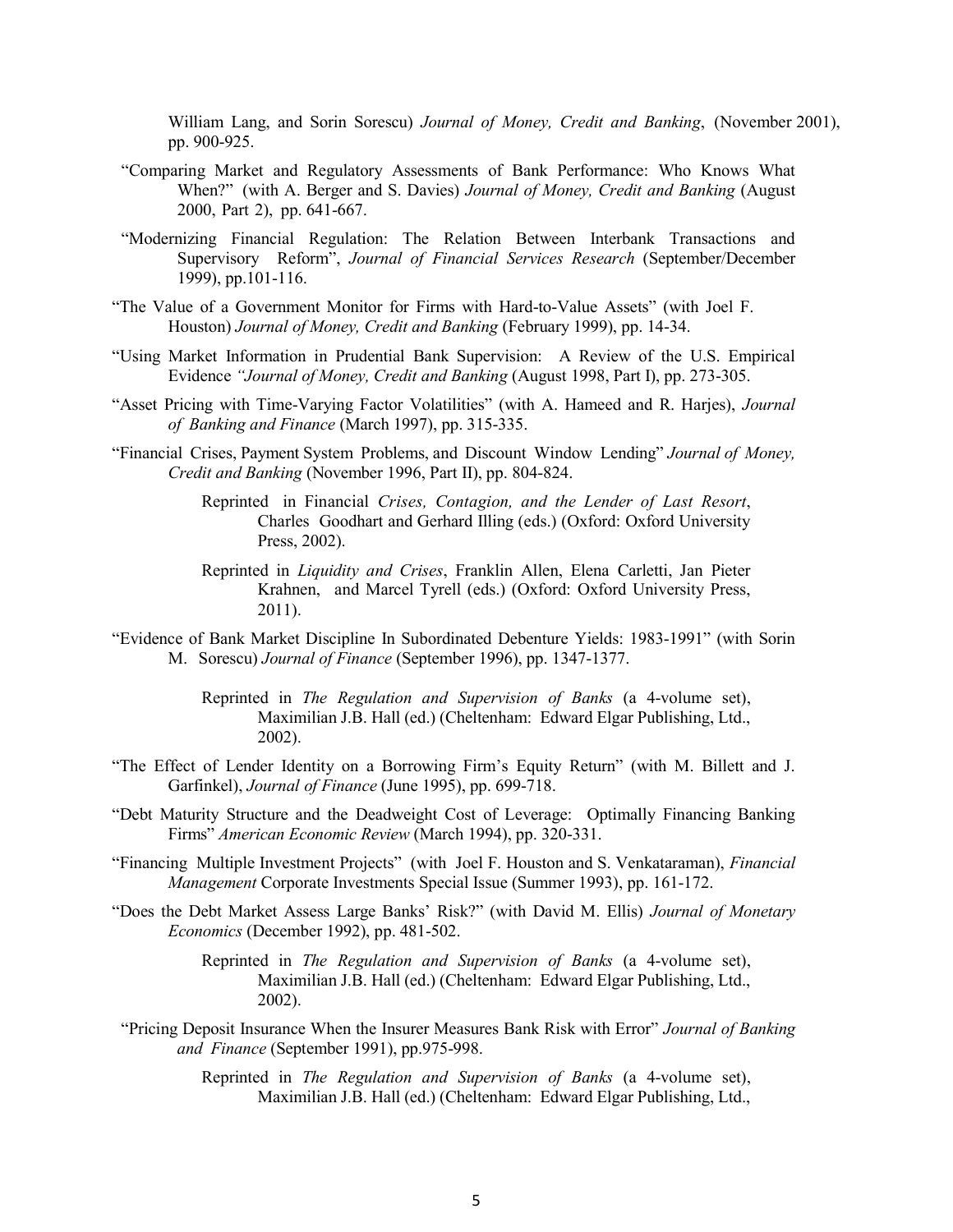2002).

"Capital Regulation and Insured Banks' Choice of Individual Loan Default Risk" Journal of Monetary Economics (September 1989), pp. 235-258.

- "From T-bills to Common Stocks: Investigating the Generality of Intra-Week Return Seasonality Journal of Finance (June 1988), pp. 431-450 (with Aris A. Protopapadakis).
- "The Bank-Customer Relationship" Geld, Banken und Versicherungen (1987, Number 2), pp. 801- 812 (with Timothy M. Devinney).
- "Asymmetric Information and Risky Debt Maturity Choice" Journal of Finance (March 1986), pp. 19-37.
- "The Effect of Interest Rate Changes on the Common Stock of Financial Institutions" Journal of Finance, (September 1984), pp. 1141-1154 (with Christopher James).
- "Market Evidence on the Effective Maturity of Bank Assets and Liabilities" Journal of Money, Credit and Banking, (November 1984), pp. 435-445 (with Christopher James).
- "The Social Cost of Unit Banking Restrictions" Journal of Monetary Economics (March 1984), pp. 237- 249
- "Interest Rates and Bank Profitability: Additional Evidence" Journal of Money, Credit and Banking (August 1983), pp. 355-362
- "Correspondent Services and Cost Economies in Commercial Banking" Journal of Banking and Finance (March 1983), pp. 83-100.
- "Retail Bank Deposits as Quasi-fixed Factors of Production" American Economic Review (June 1983), pp. 527-536.
- "Market Interest Rates and Commercial Bank Profitability: An Empirical Investigation" Journal of Finance (December 1981), pp. 1085-1101.
- "Can State Bank Examination Data Replace FDIC Examination Visits?" Journal of Bank Research Winter 1983), pp. 312-316.
- "Indexing the U.S. Economy: Simulation Results with the MPS Model" Journal of Econometrics (Annals of Applied Econometrics Supplement) (January 1981), pp. 93- 114 (with Lewis Johnson).
- "Risk-Efficient Monopoly Pricing for the Multiproduct Firm: Comment" Quarterly Journal of Economics (November 1979), pp.737-740.

## **Other Academic Publications**

- "The Contrasting Worldviews of Bank and Securities Market Regulators", forthcoming Journal of Money, Credit and Banking (conference volume).
- "Market Discipline in Regulation, Pre and Post Crisis" (with Robert R. Bliss), Chapter 23 of Oxford Handbook of Banking, 3<sup>rd</sup> edition, A. Berger, P. Molyneux, and J. Wilson (eds.), (2019: Oxford University Press, Oxford).

Reprinted in The Regulation and Supervision of Banks (a 4-volume set), Maximilian J.B. Hall (ed.) (Cheltenham: Edward Elgar Publishing, Ltd., 2002).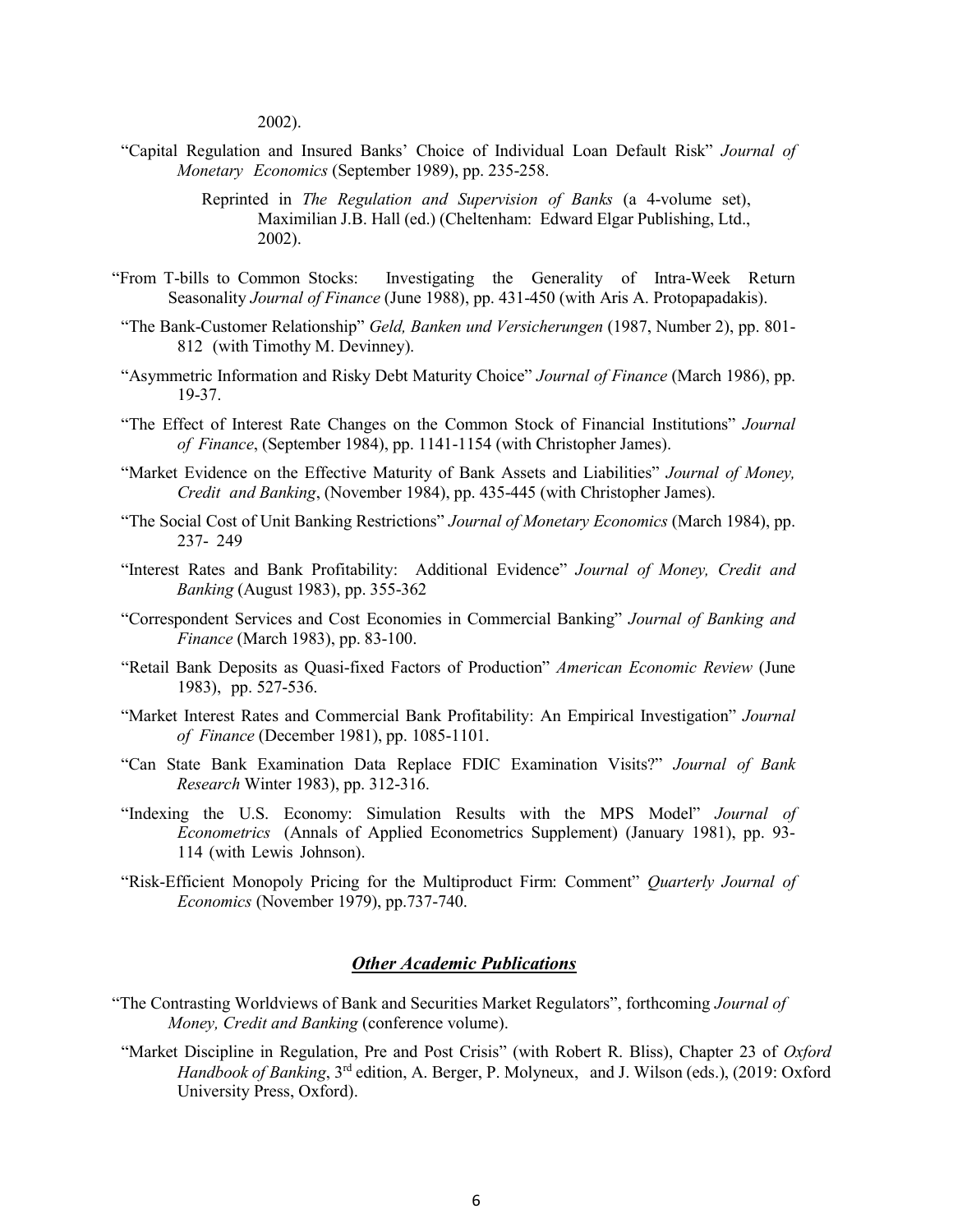- "Some Effects of Capital Regulation When There are Competing, Nonbank Lenders", in The New International Financial System: Analyzing the Cumulative Impact of Regulatory Reform, Douglas Evanoff, George Kaufman and Andrew Haldane (editors), (New Jersey: World Scientific Publishing Co. Pte. Ltd, 2016), pp. 495-510.
- "A review of the literature on contingent capital bonds" in Annual Review of Financial Economics, Volume 6 (Palo Alto: Annual Reviews, 2014), pp. 225-240.
- "Corporate Finance and Financial Institutions" in Annual Review of Financial Economics, Volume 4 (Palo Alto: Annual Reviews, 2012), pp. 233-254.
- "Credit Default Swap Spreads Are Viable Substitutes for Credit Ratings" (with Frank Partnoy and Joel Houston), University of Pennsylvania Law Review, (June 2010), 158(7), 2085-2123.
- "Financial system instability: Threats, prevention, management, and resolution," Journal of Financial Stability, 2009, 5(3), 221-223:
- "Market discipline in financial regulation", in Vesala, J. (ed.), Effective Risk Based Supervision: How to develop good supervision, The Marketing & Management Collection, Henry Stewart Talks Ltd, London (online at https://hstalks.com/search/market%20discipline/?business&subtype=TALK).
- "The Subprime Crisis: Lessons about Market Discipline," in The First Credit Market Turmoil of the  $2I<sup>st</sup>$  Century, Douglas D. Evanoff, Philipp Hartmann and George G. Kaufman (eds.). (New Jersey: World Scientific Publishing Co. Pte. Ltd, 2009), pp. 281-304.
- "Market Discipline in Bank Supervision," in the *Oxford Handbook of Banking*, A. Berger, P. Molyneux, and J. Wilson (eds.), (2010: Oxford University Press, Oxford), pp. 377-404.
- "The Role of Hedge Funds in World Capital Markets," in Paolo Savona (ed.) Money and Derivatives, Innovation and Growth (Florence: Associazione Guido Carli, 2007).
- "Supervising Bank Safety and Soundness: Some Open Issues", Federal Reserve Bank of Atlanta Economic Review First and Second Quarters 2007, pp. 83-100.
- "The Federal Home Loan Bank System: The 'Other' Housing GSE" (with W. Scott Frame), Federal Reserve Bank of Atlanta Economic Review, 91(3) Third Quarter 2006, 33-54.
- "Likely Effects of Basel II Capital Standards on Competition within the 1-4 Family Residential Mortgage Industry," Mortgage Bankers Association White Paper (2006).
- "Commentary" on "Market Indicators, Bank Fragility, and Indirect Market Discipline" by Reint Gropp, Jukka Vesala, and Giuseppe Vulpes, New York Federal Reserve Bank Economic Policy Review, (2004).
- "Market Discipline of U.S. Financial Firms: Recent Evidence and Research Issues" (with Stanislava Nikolova), in William C. Hunter, George G. Kaufman, Claudio Borio, and Kostas Tsatsaronis (eds.), Market Discipline across Countries and Industries (Cambridge: MIT Press, 2004), pp. 87-100.
- "No Pain, No Gain? Effecting Market Discipline via 'Reverse Convertible Debentures'", in Hal S. Scott (ed.), Capital Adequacy beyond Basel: Banking, Securities, and Insurance (Oxford: Oxford University Press, 2005), pp. 171-196.
- "Discussion" of three papers on credit rating agencies, in (Ratings, Rating Agencies, and the Global Financial System (eds: Richard M. Levich, Carmen Reinhart and Giovanni Majnoni), to be published by Kluwer Academic Publishers (2002), pp. 89-95.
- "Market Discipline in the Governance of U.S. Bank Holding Companies: Monitoring versus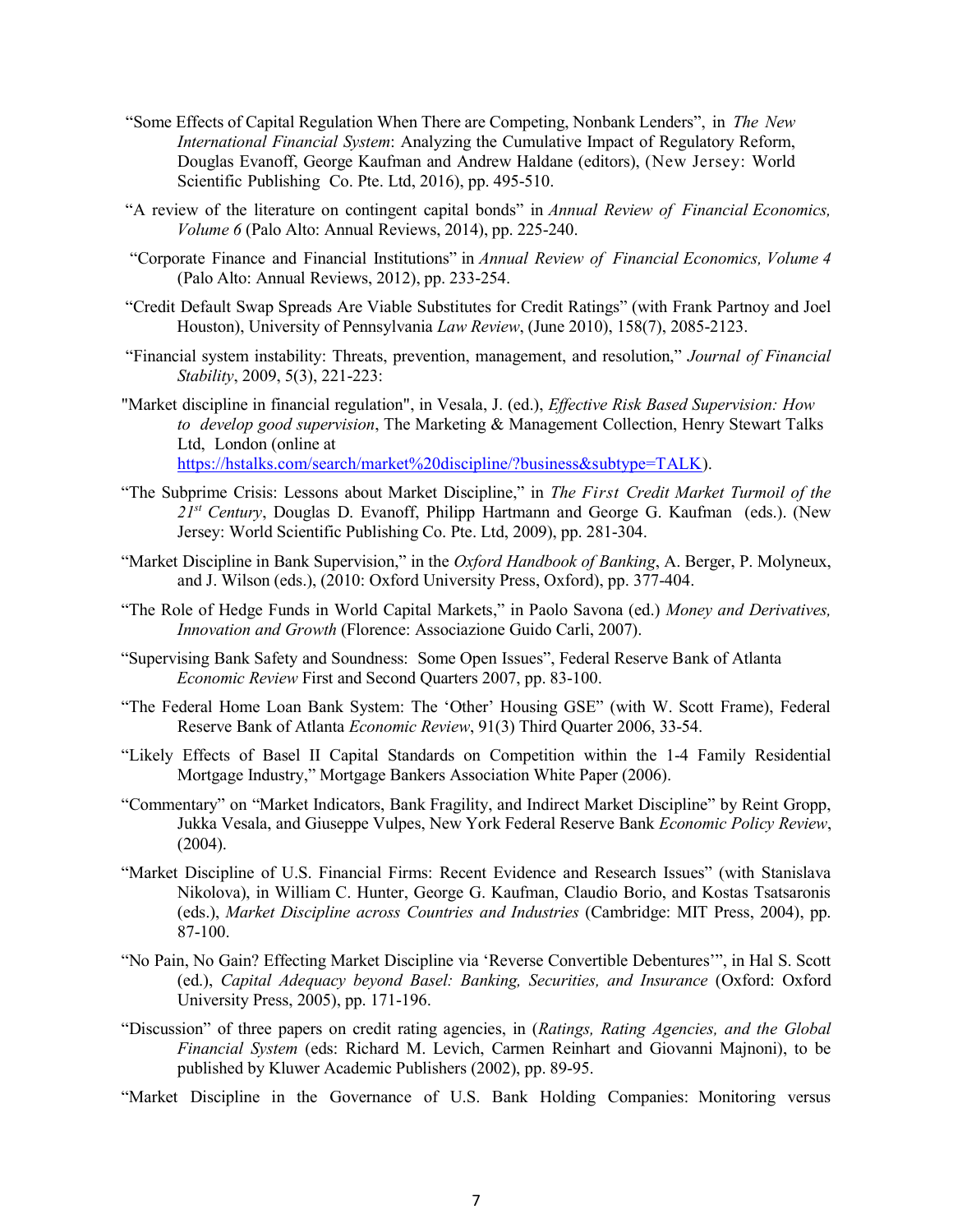Influencing," in Frederic S. Mishkin (ed.) Prudential Supervision: What Works and What Doesn't (Chicago: The University of Chicago Press, 2001), pp. 107-143 (with Robert R. Bliss).

- "Discussion" of "Megamergers and Expanded Scope: Theories of Bank Size and Activity Diversity", by Todd Millbourn, Arnoud Boot, and Anjan Thakor, Journal of Banking and Finance, v. 23 (#2-4) (February 1999), pp. 215-220.
- "Discussion" of "Who Benefits from Secondary Market Price Stabilization of IPOs?", by L.M. Benveniste, S.M. Erdal, and W.J. Wilhelm Jr., Journal of Banking and Finance, v22(#6-8) (August 1998), pp. 768-772.
- "Market Evidence on the Opaqueness of Bank Assets", Proceedings of the 1997 Conference on Bank Structure and Competition, Federal Reserve Bank of Chicago, pages 470-485 (with Simon Kwan and M. Nimalendran).
- "Off-Site Surveillance Systems", in History of the Eighties: Lessons for the Future, Symposium Proceedings (FDIC Conference, January 1997), pp. 31-40.
- "Technology and Payments: Deja Vu All Over Again?" panel discussion ("Innovations in Money and Payments") in a Conference Proceedings published in the Journal of Money, Credit and Banking (November 1996).
- "Discussion of the Historical and Foreign Experience with Universal Banking", in Anthony Saunders and Ingo Walter (eds.), Universal Banking (Chicago: Irwin Professional Publishing, 1996), pp. 101-108.
- "Pricing Bank Default Risk in Subordinated Debenture Yields", Proceedings of the 1995 Conference on Bank Structure and Competition, Federal Reserve Bank of Chicago, pages 459-482 (with Sorin M. Sorescu).
- "Regulatory Responses to the Potential for Systemic Risk in the Financial Sector", George Kaufman (ed.), Research in Financial Services, Private and Public Policy (Volume 7) (Greenwich: JAI Press, 1995), pp. 323-336.
- "Prudential Regulation in Banking", in Kuniho Sawamoto, Zenta Nakajima and Hiroo Taguchi (eds.) Financial Stability in a Changing Environment (New York: St. Martin's Press, Inc., 1995), pp. 281-318.
- "Panel Discussion on The Implications of 'Banking's Decline' for Safety and Soundness Regulation", Proceedings of the 1994 Conference on Bank Structure and Competition, Federal Reserve Bank of Chicago, pp. 69-72.
- "Corporate Finance, Market Discipline, and Bank Supervision", Proceedings of the 1994 Conference on Bank Structure and Competition, Federal Reserve Bank of Chicago, pp. 313-330.
- "The Future of the Financial Services Industry", Journal of Banking and Finance (April 1993), pp. 559-561.
- "Comment" on "Deposit Insurance Reform: A Functional Approach" by Robert Merton and Zvi Bodie, Journal of Monetary Economics (Proceedings of the 1992 Carnegie-Rochester Conference), (June 1993), pp. 35-40.
	- Reprinted in The Regulation and Supervision of Banks (a 4-volume set), Maximilian J.B. Hall (ed.) (Cheltenham: Edward Elgar Publishing, Ltd., 2002).
- "Government Risk-Bearing in the Financial Sector of a Capitalist Economy", in Mark S. Sniderman (ed.), Proceedings of a Conference on Government Risk-Bearing, 1993, pp. 71-100.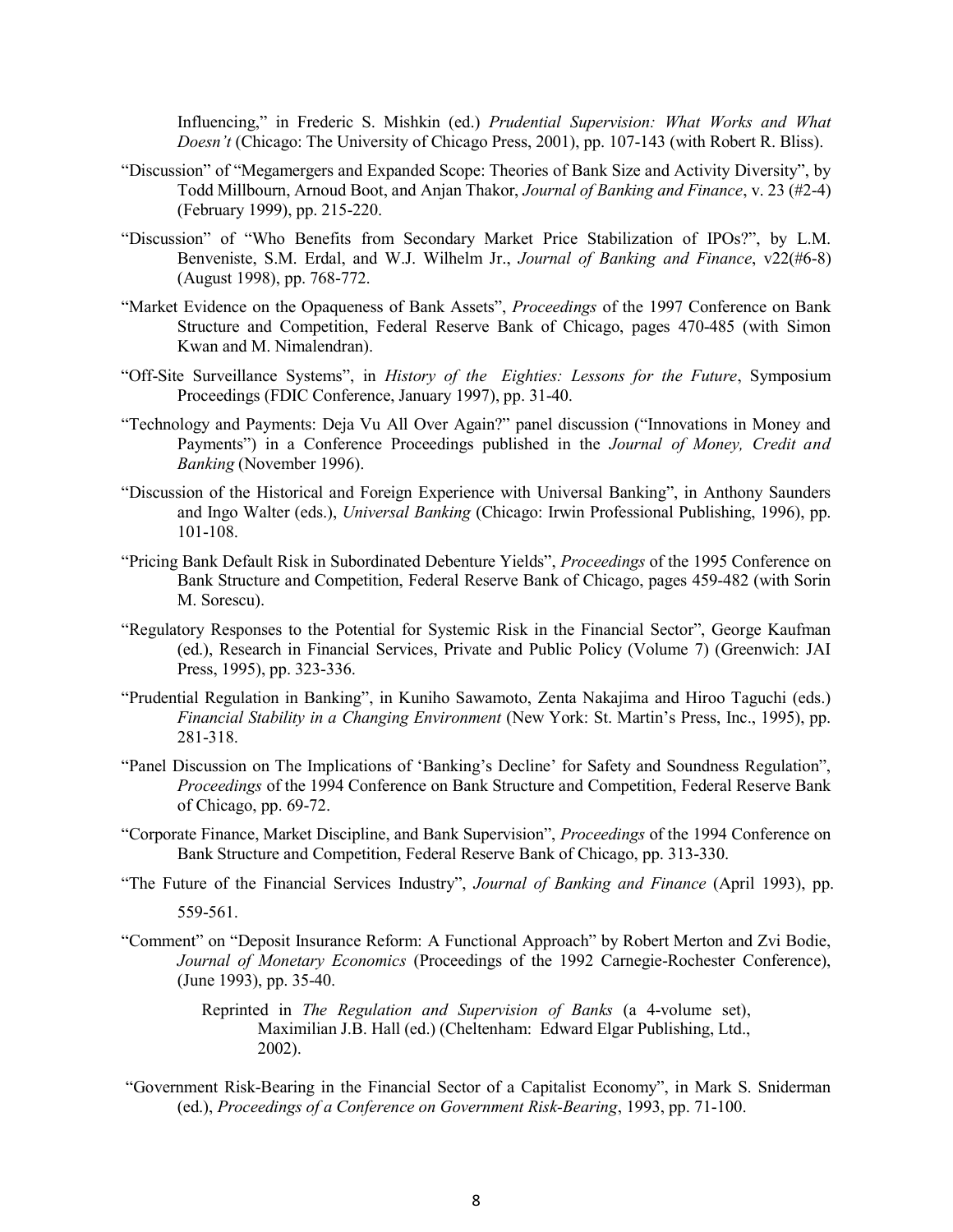- Book Review: The Future of Banking (by James L. Pierce), Journal of Finance (March 1992), pp. 417-420.
- Book Review: The S&L Debacle (by Lawrence White), Journal of Economic Literature (March 1992), pp. 205-207.
- "Comment on Payments System Risk", in Governing Banking's Future: Markets vs. Regulations, Catherine England (ed.) (Norwell, MA: Kluwer Academic Publishers, 1991), pages 181-187.
- "Discussion" of "Off Balance Sheet Activities: Banking and Monetary Policy", in Journal of Accounting, Auditing, and Finance (Spring 1989), pp. 161-168.
- "Payments System Risk and Public Policy" in William S. Haraf (ed.) Restructuring the Financial System, (Washington: The American Enterprise Institute, 1988), pp. 261-287.
- "Contagious Bank Runs, Financial Structure, and Corporate Separateness within a Bank Holding Company", Proceedings of the 1986 Conference on Bank Structure and Regulation, Federal Reserve Bank of Chicago, pp. 213-230.
- "Recapitalizing the Thrift Industry", in Federal Home Loan Bank of San Francisco, Financial Stability of the Thrift Industry (1986), pp. 91-114.
- "Comment" on "The Role of Interstate Banking in the Diffusion of Electronic Payments Technology" and "Technology and Financial Intermediation in a Multiproduct Banking Firm" in C. Lawrence and R. P. Shay (eds.), Technological Innovation, Regulation and the Monetary Economy (Boston: Ballinger Press, 1986).
- "Discussion" of "Can Supervision and Regulation Ensure Financial Stability?", in The Search for Financial Stability: The Last 50 Years (Federal Reserve Bank of San Francisco, (1985), pp. 147- 151.
- "An Economic Evaluation of Bank Securities Activities before 1933," in Ingo Walter (ed.), Deregulating Investment Banking (New York: John Wiley and Sons, 1985), pp. 67-87.
- "A Portfolio View of Loan Selection and Pricing", in Robert A. Eisenbeis and Richard C. Aspinwall (eds.), Handbook for Banking Strategy (New York: John Wiley and Sons, 1985), pp. 457-472.
- "Discussion" of Fischer Black's "The Future of Financial Services", in Robert P. Inman (ed.), Managing the Service Economy: Prospects and Problems, (Cambridge: Cambridge University Press, 1985), pp. 234-38.
- "Policy Issues in Federal Deposit Insurance," Proceedings of the 1983 Conference on Bank Structure and Competition, Federal Reserve Bank of Chicago, pp. 295-298.
- "The Impact of Market Interest Rates on Intermediary Stock Prices," Proceedings of the 1982 Conference on Bank Structure and Competition, Federal Reserve Bank of Chicago, pp. 520-538 (with Christopher James).
- Book Review: Risk and Capital Adequacy in Commercial Banks (by Sherman J. Maisel), Journal of Finance (June 1982), pp. 891-895
- "Discussion of: 'An Economic Theory of a Credit Union'", Journal of Finance (May 1981), pp. 554- 556.
- "A Method for Empirically Assessing the Impact of Market Interest Rates on Intermediary Profitability", Proceedings of the 1980 Conference on Bank Structure and Regulation, Federal Reserve Bank of Chicago, pp.1-15.
- Book Review: Implications of Regulation on Bank Expansion: A Simulation Analysis (by George S.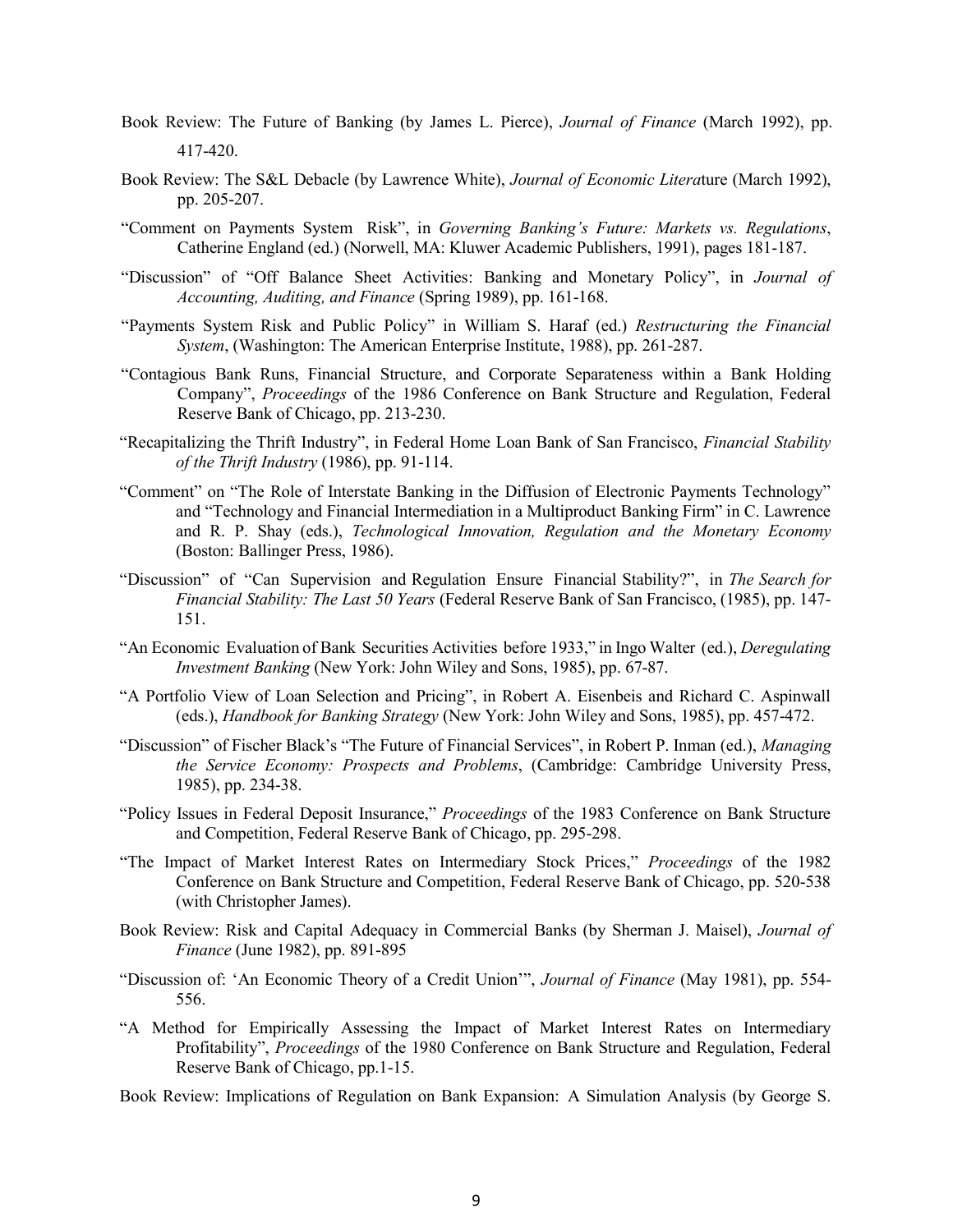Oldfield), Journal of Finance (December 1980), pp. 1286-88.

- "Identifying Problem Banks", Proceedings of the 1979 Conference on Bank Structure and Regulation, Federal Reserve Bank of Chicago, pp. 1-32 (with Jack M. Guttentag).
- "Thrift Institutions and Small Banks in the EFTS", in The Economics of a National Electronic Funds Transfer System, Federal Reserve Bank of Boston, 1975.
- An Economic Evaluation of Credit Unions in the United States, Research Report # 54, Federal Reserve Bank of Boston, 1974.
- Economic Implications of an Electronic Monetary Transfer System (Lexington: D.C. Health and Company, 1973), (with Dwight M. Jaffee).

#### **Other Publications**

- "Banking and Finance", chapter in The Economy of Florida (1995: University of Florida Bureau of Business and Economic Research), pages 171-188 (with Joel F. Houston).
- "Deposit Insurance", New Palgrave Dictionary of Money and Finance, Volume 1 (1992).
- "More Capital is Needed: External Sources are Best", Outlook of the Federal Home Loan Bank System, (March/April 1986), pp. 12-15.
- "Risk-Sensitive Deposit Insurance Premia: Some Practical Issues", Federal Reserve Bank of Philadelphia Business Review (September/October 1984), pp. 3-10 (with Aris A. Protopapadakis).
- "Removing Deposit Rate Ceilings: How Will Bank Profits Fare?", Federal Reserve Bank of Philadelphia Business Review, (March/April 1983), pp. 13-21.
- "Deposit Insurance Creates a Need for Bank Regulation", Federal Reserve Bank of Philadelphia Business Review, January/February 1982), pp. 17-27.
- "How Do Changes in Market Interest Rates Affect Bank Profits?", Federal Reserve Bank of Philadelphia Business Review (September/October 1980), pp. 13-22.
- "Credit Unions as Consumer Lenders in the United States", New England Economic Review, July/August 1974.
- "Comparability of State and FDIC Examination Results", in Leonard Lapidus (and others), State and Federal Regulation of Commercial Banks, Federal Deposit Insurance Corporation, 1980.
- "Problem Banks: Examination, Identification, and Supervision", in Leonard Lapidus (and others), State and Federal Regulation of Commercial Banks, Federal Deposit Insurance Corporation, 1980 (with Jack M. Guttentag).

#### Fellowships, Honors and Awards

University of Florida Research Foundation Professorship, 2006-8

MBA Teaching Award - Outstanding Faculty Award for Core Courses (2006, 2009, 2014)

Outstanding Financial Researcher, Eastern Finance Association (2013)

Inducted as FMA Fellow, 2005